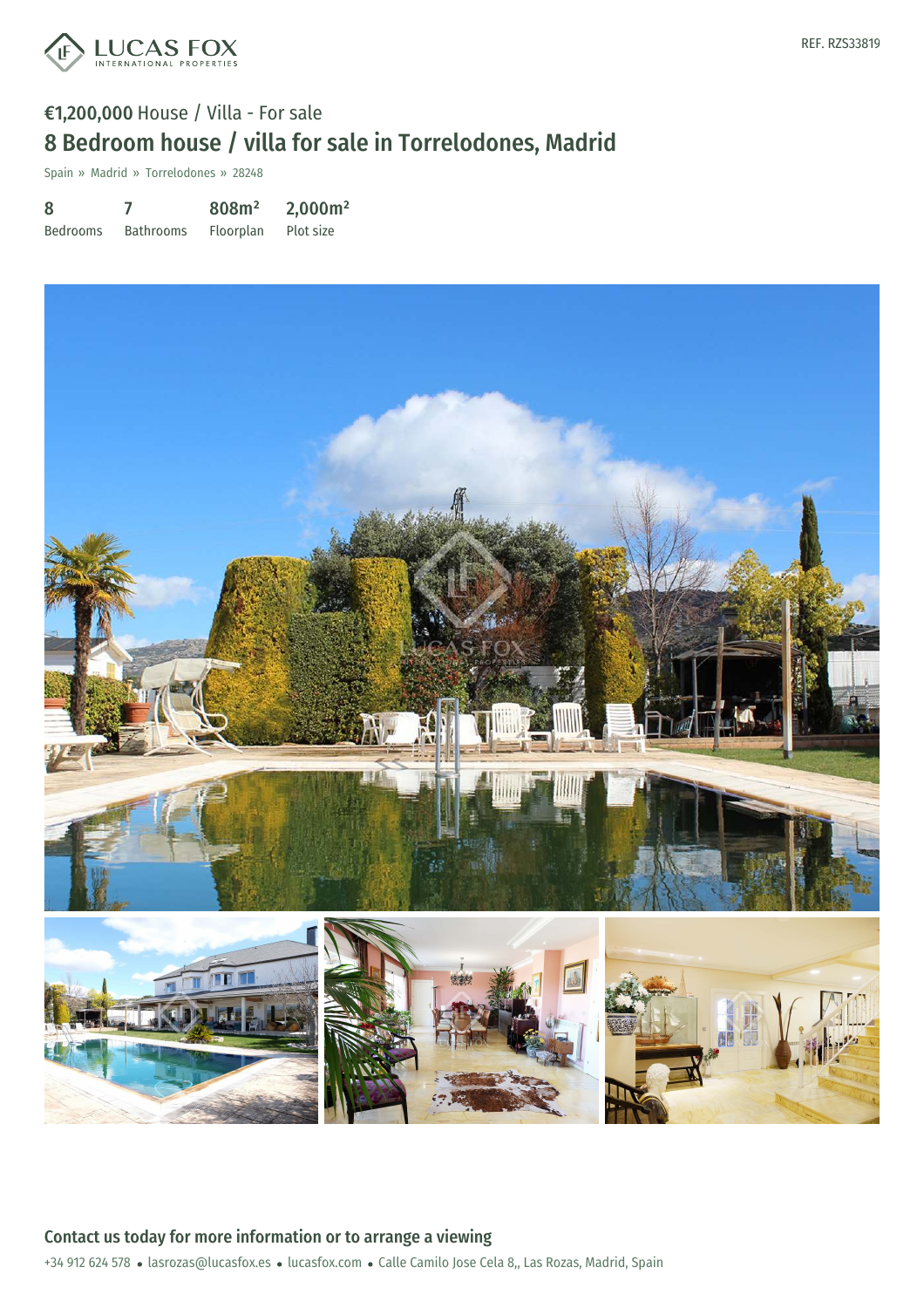

Spain » Madrid » Torrelodones » 28248

| 8               |                  | 808m <sup>2</sup> | 2,000m <sup>2</sup> |
|-----------------|------------------|-------------------|---------------------|
| <b>Bedrooms</b> | <b>Bathrooms</b> | Floorplan         | Plot size           |

#### **OVERVIEW**

## Exceptional independent luxury villa of 808 m² with wonderful views, 8 bedrooms, majestic entrance, garden, swimming pool and tennis court for sale in Torrelodones.

Lucas Fox Las Rozas is pleased to present this impressive and functional independent villa of 808 m² distributed over three floors, with eight bedrooms and seven bathrooms, a wonderful private garden, a saltwater pool and a spectacular private tennis court with views of nature. in a very exclusive area of the La Berzosa urbanization, less than 30 minutes from Madrid.

It is located eight minutes from the Espacio shopping centre, the Gran Madrid casino and the HM Torredolones university hospital. It offers immediate access to the A-6 motorway, as well as the Cercanías station just 5 minutes away by car.

This villa has magnificent views of the Sierra de Madrid and the Cuenca Alta del Manzanares regional park, so you can enjoy great light and pleasant views from anywhere in the house.

We can highlight its quality finishes and its classic design, with an impressive entrance with two ancient olive trees. Behind the main door with video intercom, there are two entrances, one of them automatic, with a ramp with space for eight cars. In addition, the outdoor area offers large spaces, a wonderful garden with a large porch and a huge saltwater pool, a barbecue area and a shed with a bathroom.

At the entrance to the house, we find a large hall with cabinets on both sides, a very large toilet with a window. Next, we find a living room with a beautiful custom-made bookcase and then the living-dining room of about 70 m² with double glass doors, a beautiful and functional black cast-iron fireplace. This beautiful room has three large windows with access to the [outside](mailto:lasrozas@lucasfox.es) po[rch.](https://www.lucasfox.com)

From the living room there is access to the spacious 40  $m<sup>2</sup>$  kitchen with a central island with a large storage capacity, Silestone countertop, two large-capacity refrigerators, a sink with two taps and high-quality Gaggenau appliances. Further on, we access the laundry room with the boilers and the pantry. Finally, there is a large bedroom with a large dressing room and a bathroom with a bathtub, shower and separate toilet area and a closet for laundry clothes. In this area we have an additional pantry.



[lucasfox.com/go/rzs33819](https://www.lucasfox.com/go/rzs33819)

Mountain views, Garden, Swimming pool, Tennis court, Gym, Private garage, Marble flooring, Natural light, Wooden flooring, Parking, Alarm, Barbecue, Equipped Kitchen, Exterior, Fireplace, Heating, Storage room, Transport nearby, Views, Walk-in wardrobe, Wheelchair access

### Contact us today for more information or to arrange a viewing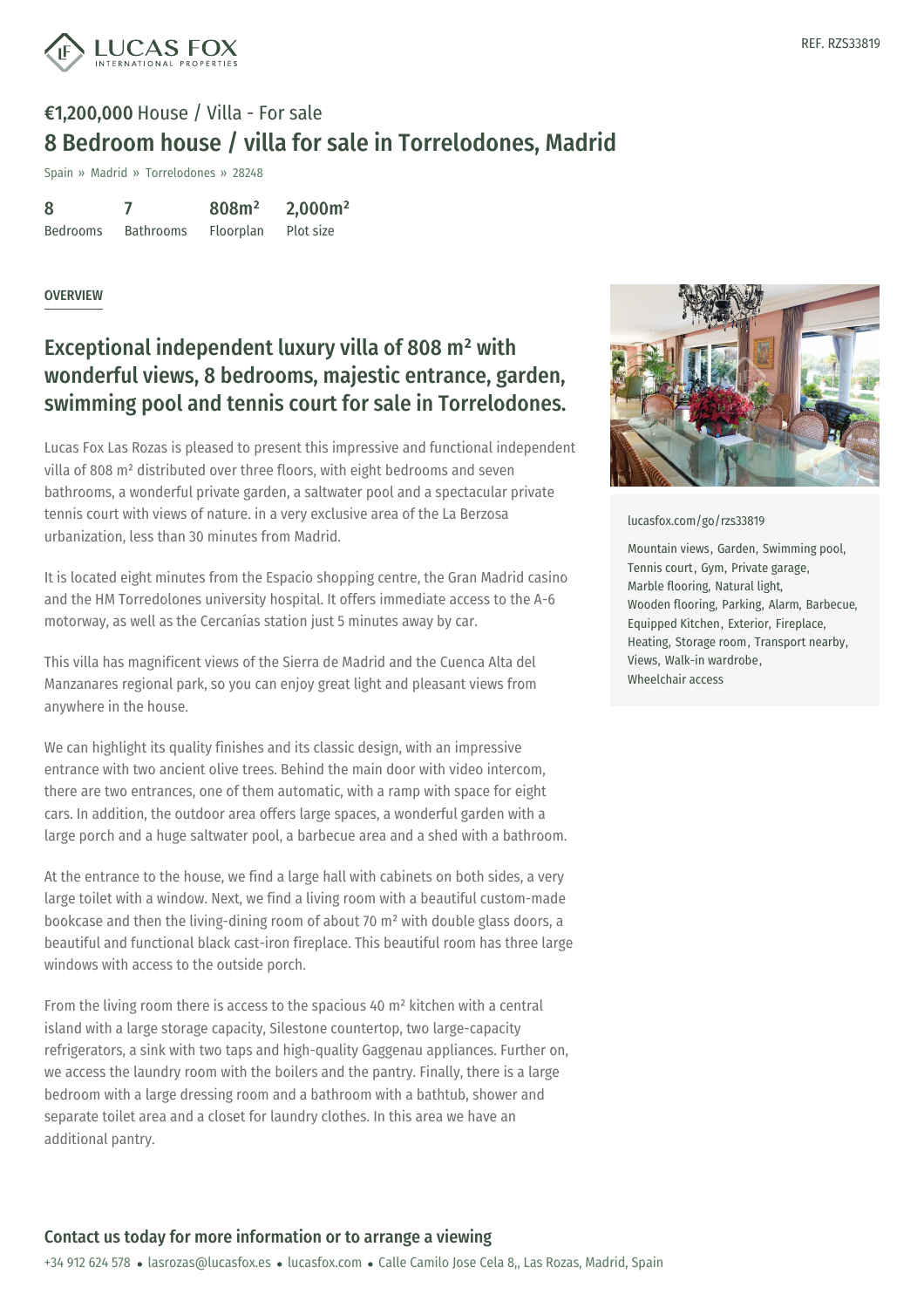

Spain » Madrid » Torrelodones » 28248

| 8               |                  | 808m <sup>2</sup> | 2,000m <sup>2</sup> |
|-----------------|------------------|-------------------|---------------------|
| <b>Bedrooms</b> | <b>Bathrooms</b> | Floorplan         | Plot size           |

Then we go down to the semi-basement floor with a gym with sauna for four or five people, shower, multipurpose room, warehouse and cellar with wooden floors. Likewise, it has a service bedroom with ventilation, wardrobe, bathroom with shower and a storage room with two independent electric water accumulators. On this same floor, there is a closed garage for four cars with access through an automatic door.

After climbing a beautiful marble staircase, we find ourselves on the first floor, that is, the night area with five bedrooms, three of them en suite, with two private bathrooms. In addition, they have their own dressing room and spaces to have an office, study area or simply a rest area to read or enjoy the views of the Cuenca Alta de Manzanares. This same floor houses a guest area with two bedrooms and a complete bathroom to share.

Likewise, the house has an alarm system, propane gas, heating radiators, electric shutters, fitted wardrobes, a private interior garage and ample interior and exterior spaces to enjoy the outdoors. The attic area is ready to expand the house, where more than 200 real useful m² would be gained. In the bedrooms, 4-centimeter-thick carpentry and Climalit glass have been installed. The house has planned space for the installation of the elevator.

In summary, it is a magnificent villa in a secure urbanization with a 24-hour checkpoint and a private university within it, ideal for demanding and large families who want to have an excellent quality of life very close to the centre of Madrid, surrounded by spaces natural greens and wonderful views.

Contact us to organize a visit. You can also visit us at our Lucas Fox Property Lounge, Las Rozas, at 8 Camilo José Cela Street or on our Instagram account @lucasfox.lasrozas